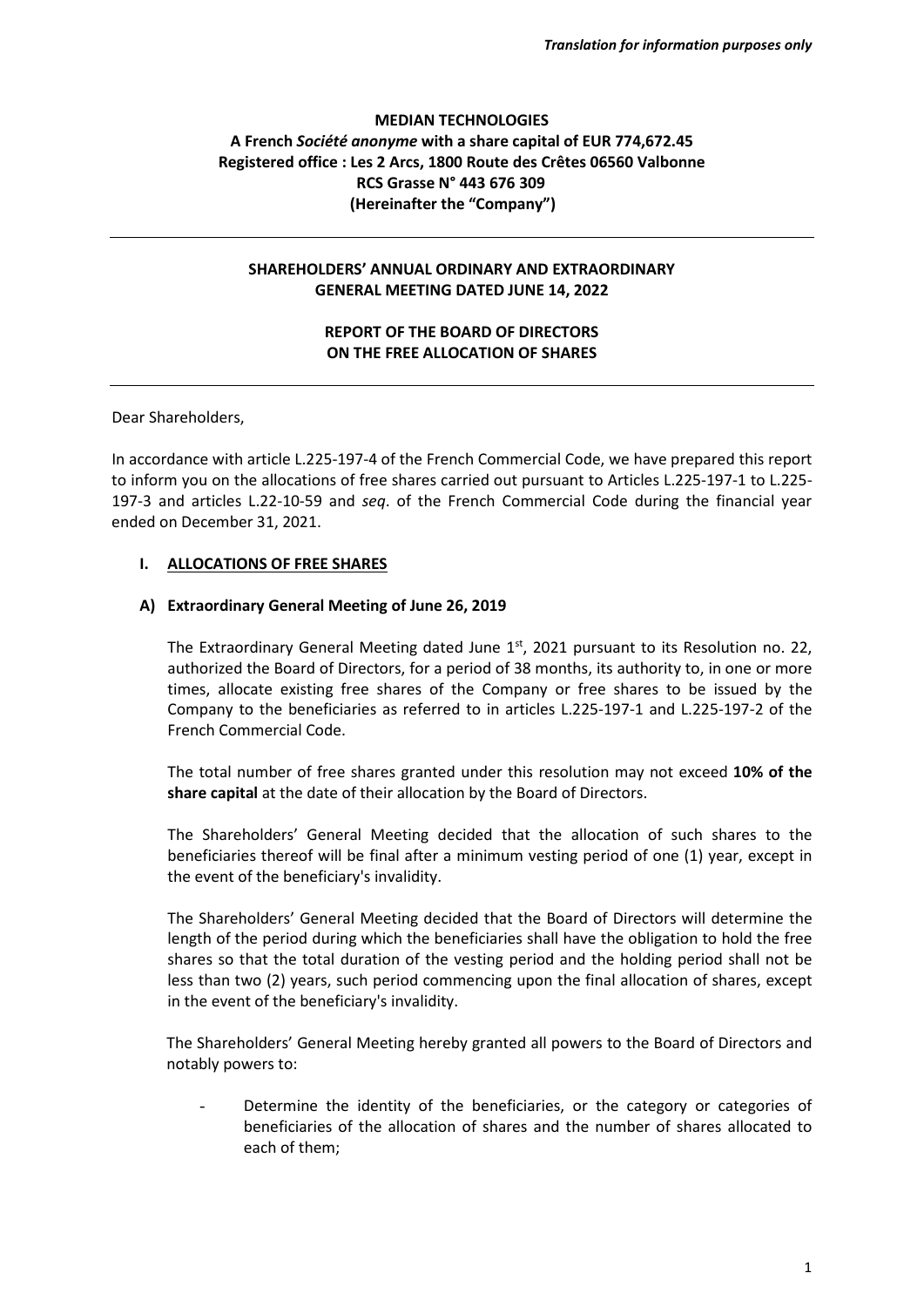- Determine the length of the vesting and holding period;
- Set the terms and conditions and, where applicable, the criteria pursuant to which the shares shall be allocated;
- Provide for the possibility to provisionally suspend the allocation rights as provided for by law and applicable regulations;
- Duly record the final allotment dates and the dates from which the shares will be freely transferable, pursuant to this resolution and subject to legal restrictions;
- Enter the free shares in a registered account in the shareholder's name, mentioning, where appropriate, that they are locked up and the term of the lockup period, and release the shares in any circumstances under which this resolution or the applicable regulation may allow such releasing;
- Provide for the right to, if it deems necessary, adjust the number of free shares required in order to safeguard the rights of beneficiaries under the conditions it shall determine;
- In the case of an issuance of new shares, charge any amounts required to pay up said shares against reserves, profits, or share premium of its choice, the amounts needed to fully pay-up such shares, duly record the completion of the capital increase thereunder, and make the necessary amendments to the bylaws, and
- In general perform any and all required acts and formalities and take all the necessary steps and measures in accordance with all enforceable laws and regulations.

## **B) Board of Directors Meeting dated October 21st, 2021 (AGA 2021-1)**

On October 21<sup>st</sup>, 2021, the Board of Directors, after having recalled that given the Company wishes to implement a motivation and loyalty policy, it is the appropriate time to proceed to such allocation, proceeded to such allocation using the authorization conferred to it by the  $22<sup>nd</sup>$  resolution of the Shareholders' General Meeting dated June  $1<sup>st</sup>$ , 2021, and allocated 260,000 free shares (the "**AGA 2021-1**") pursuant to the main conditions below:

**i. Total number of free shares:** 260,000 free shares to be issued.

## ii. **Length of the vesting and holding periods:** the vesting and holding periods were arranged as follows:

- (a) The acquisition of the first quarter (1/4) of the AGA 2021-1 will be definitive at the end of a vesting period of one (1) year from the allocation date of the AGA 2021-1 (hereafter the « First Quarter of the AGA 2021-1 »), i.e. on October 21 $st$ , 2022, provided that the condition of presence provided for in the free shares allocation plan and indicated hereafter is complied with.
- (b) The acquisition of the second quarter (1/4) of the AGA 2021-1 will be definitive at the end of a vesting period of two (2) years from the allocation date of the AGA 2021-1 (hereafter the « Second Quarter of the AGA 2021-1 »), i.e. on October 21 $st$ , 2023,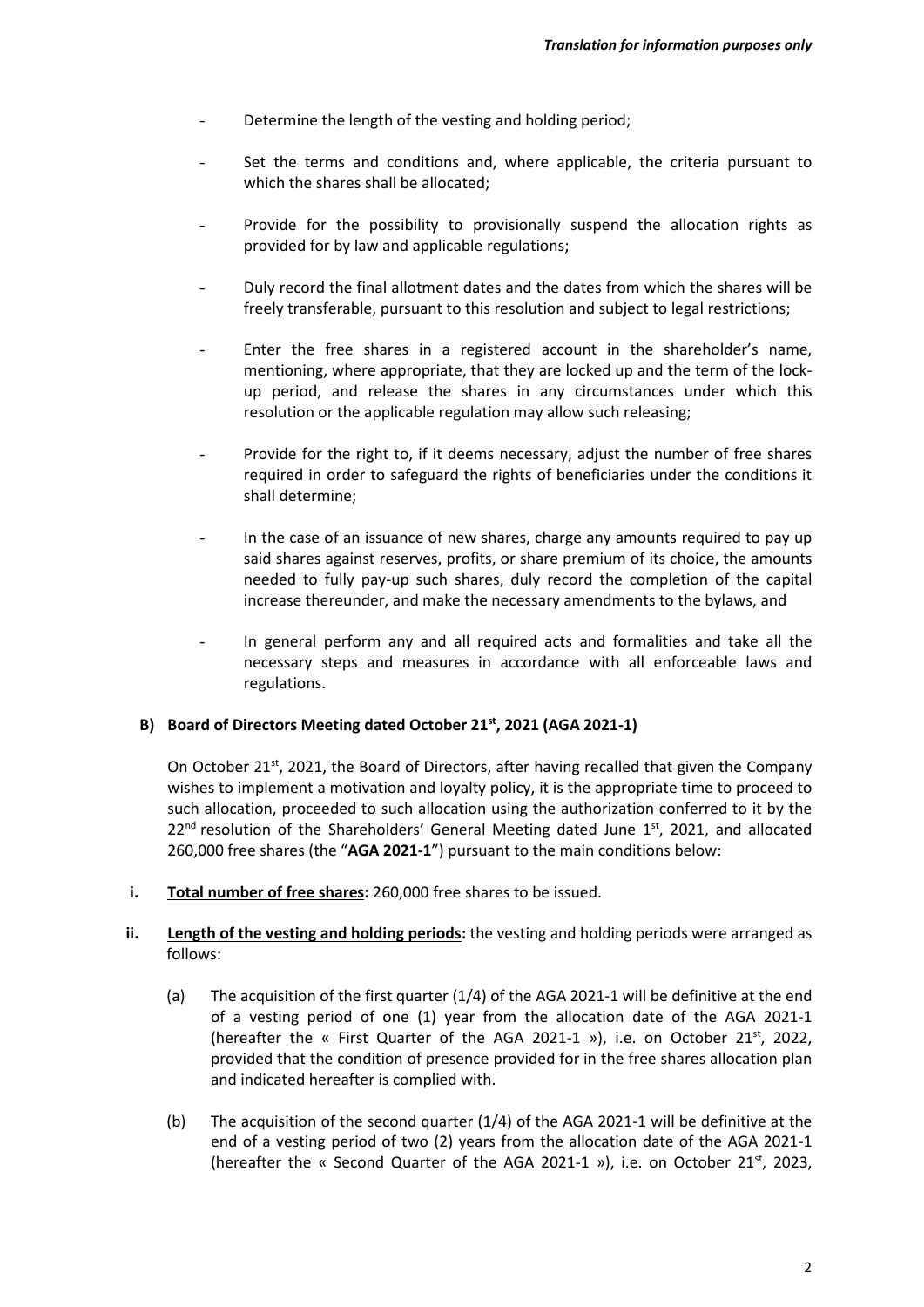provided that the condition of presence provided for in the free shares allocation plan and indicated hereafter is complied with.

- (c) The acquisition of the third quarter (1/4) of the AGA 2021-1 will be definitive at the end of a vesting period of three (3) years from the allocation date of the AGA 2021-1 (hereafter the « Third Quarter of the AGA 2021-1 »), i.e. on October 21 $st$ , 2024, provided that the condition of presence provided for in the free shares allocation plan and indicated hereafter is complied with.
- (d) The acquisition of the last quarter (1/4) of the AGA 2021-1 will be definitive at the end of a vesting period of four (4) years from the allocation date of the AGA 2021-1 (hereafter the « Fourth Quarter of the AGA 2021-1 »), i.e. on October 21 $st$ , 2025, provided that the condition of presence provided for in the free shares allocation plan and indicated hereafter is complied with.
- (e) The holding period for the First Quarter of the AGA 2021-1 definitively acquired at the end of the vesting period was set at one (1) year starting from the end of the vesting period, i.e. until October 21<sup>st</sup>, 2023.
- (f) However, there will not be any holding period for the Second Quarter of the AGA 2021-1, Third Quarter of the AGA 2021-1 and Fourth Quarter of the AGA 2021-1 definitively acquired respectively at the end of vesting periods of two (2) years, three (3) years and four (4) years.
- iii. **Other terms:** the vesting of the AGA 2021-1 is subject to the condition that the Beneficiary remained manager or employee of the Company or a Group company until the last day of each vesting period, subject to the provisions applicable in cases of death or disability.
- **iv.** Value: On October 21<sup>st</sup>, 2021, day of allocation of the free shares, the MEDIAN TECHNOLOGIES shares price was EUR 16.64 on Euronext Growth Paris market.
	- **C) Board of Directors Meeting dated October 21st, 2021 (AGA 2021-2)**

On October 21<sup>st</sup>, 2021, the Board of Directors, after having recalled that given the Company wishes to implement a motivation and loyalty policy, it is the appropriate time to proceed to such allocation, proceeded to such allocation using the authorization conferred to it by the  $22<sup>nd</sup>$  resolution of the Shareholders' General Meeting dated June  $1<sup>st</sup>$ , 2021, and allocated 542,000 free shares (the "**AGA 2021-2**") pursuant to the main conditions below:

- **i. Total number of free shares:** 542,000 free shares to be issued.
- ii. Length of the vesting and holding periods: the vesting and holding periods were arranged as follows:
	- (a) The acquisition of the first tranche of the AGA 2021-2, i.e. two hundred thousand (200,000) AGA 2021-2, will be definitive at the end of a vesting period of one (1) year from the allocation date of the AGA 2021-2 (hereafter the « First Tranche of the AGA 2021-2 »), i.e. on October 21 $<sup>st</sup>$ , 2022, provided that the condition of presence provided</sup> for in the free shares allocation plan and indicated hereafter is complied with.
	- (b) The acquisition of the second tranche of the AGA 2021-2, i.e. one hundred sixty-seven thousand six hundred and forty-seven (167,647) AGA 2021-2, will be definitive at the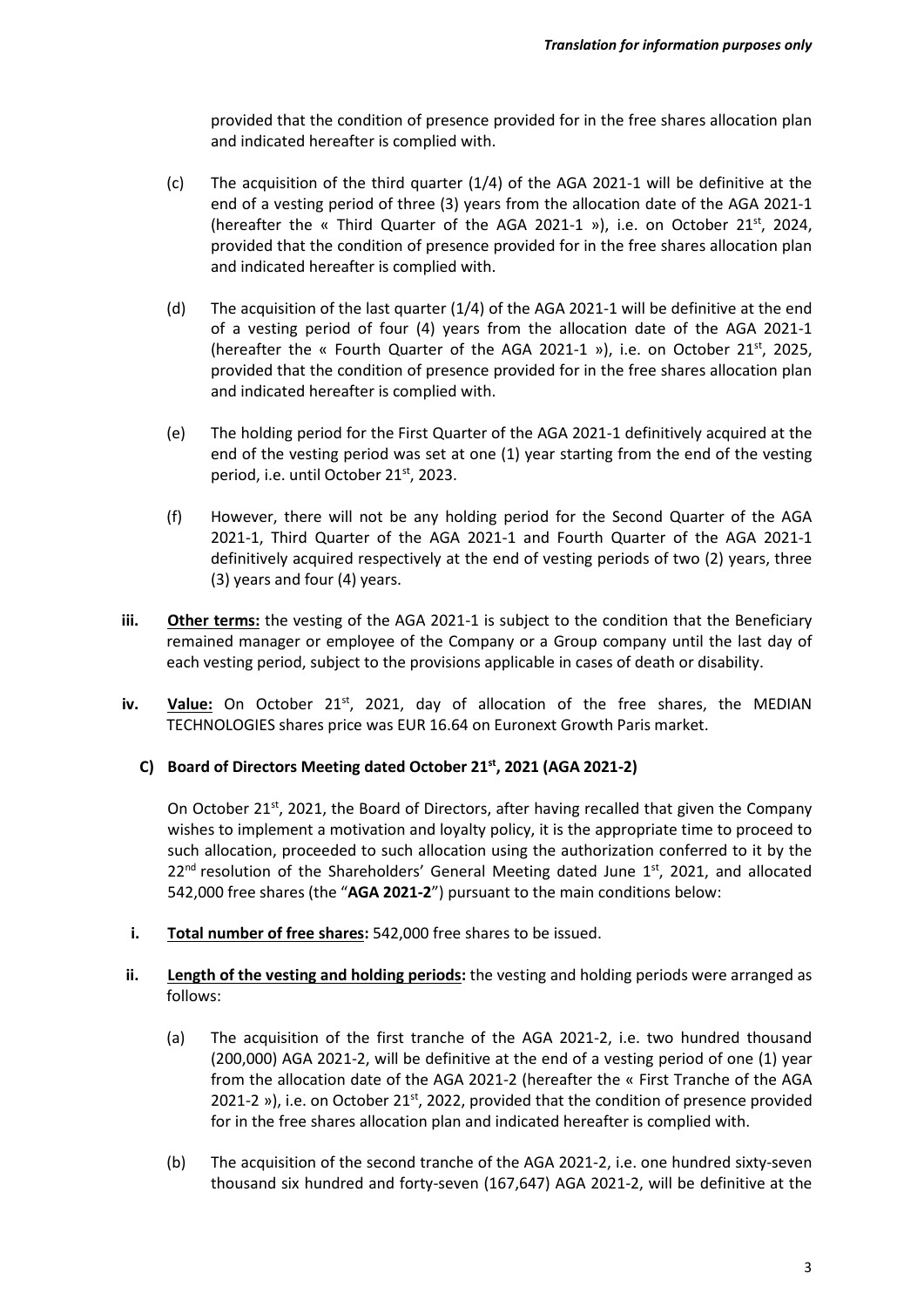end of a vesting period of one (1) year from the allocation date of the AGA 2021-2 (hereafter the « Second Tranche of the AGA 2021-2 »), i.e. on October 21 $st$ , 2022, provided that the conditions provided for in the free shares allocation plan and indicated hereafter are complied with.

- (c) The acquisition of the last tranche of the AGA 2021-2, i.e. one hundred seventy-four thousand three hundred and fifty-three (174,353) AGA 2021-2, will be definitive at the end of a vesting period of one (1) or two (2) year(s) from the allocation date of the AGA 2021-2 (hereafter the « Third Tranche of the AGA 2021-2 »), i.e. on October 21<sup>st</sup>, 2022 or on October  $21^{st}$ , 2023 (depending on the year in the course of which the conditions are met), provided that the conditions provided for in the free shares allocation plan and indicated hereafter are complied with. That is, if the conditions are met between October  $21^{st}$ , 2021 and October  $21^{st}$ , 2022, acquisition of the Third Tranche of the AGA 2021-2 will be definitive on October 21 $st$ , 2022; if the conditions are met between October 21st, 2022 and October 21st, 2023, acquisition of the Third Tranche of the AGA 2021-2 will be definitive on October 21<sup>st</sup>, 2023.
- (d) The holding period for the First Tranche of the AGA 2021-2 and the Second Tranche of the AGA 2021-2 definitively acquired at the end of the vesting period was set at one (1) year starting from the end of the vesting period, i.e. until October 21<sup>st</sup>, 2023.
- (e) The holding period for the Third Tranche of the AGA 2021-2 is conditioned upon the length of the vesting period. Therefore, if acquisition of the Third Tranche of the AGA 2021-2 is definitive on October 21<sup>st</sup>, 2022, then the holding period for the Third Tranche of the AGA 2021-2 will be set at one (1) year starting from the end of the vesting period, i.e. until October  $21^{st}$ , 2023. However, if acquisition of the Third Tranche of the AGA 2021-2 is definitive on October 21<sup>st</sup>, 2023, then there will not be any holding period for the Third Tranche of the AGA 2021-2.
- **iii. Other terms:** the vesting of the AGA 2021-2 is subject to the following cumulative conditions:
	- (a) For all the AGA 2021-2:

The beneficiary remained an executive officer or an employee of the Company or a Company's group company until the last day of each vesting period.

(b) For the First Tranche of the AGA 2021-2:

The First Tranche of the AGA 2021-2 will be definitively acquired by the beneficiary at the end of the vesting period subject only to the compliance with the above condition of presence.

(c) For the Second Tranche of the AGA 2021-2:

The Second Tranche of the AGA 2021-2 will be definitively acquired by the beneficiary at the end of the vesting period subject (i) that during the vesting period, i.e. until October 21 $st$ , 2022, the average closing price of the share of the Company calculated over a period of 30 consecutive trading days, is greater than or equal to twenty-two euros and fifty euro cents ( $\epsilon$  22.50), and (ii) compliance with the above condition of presence.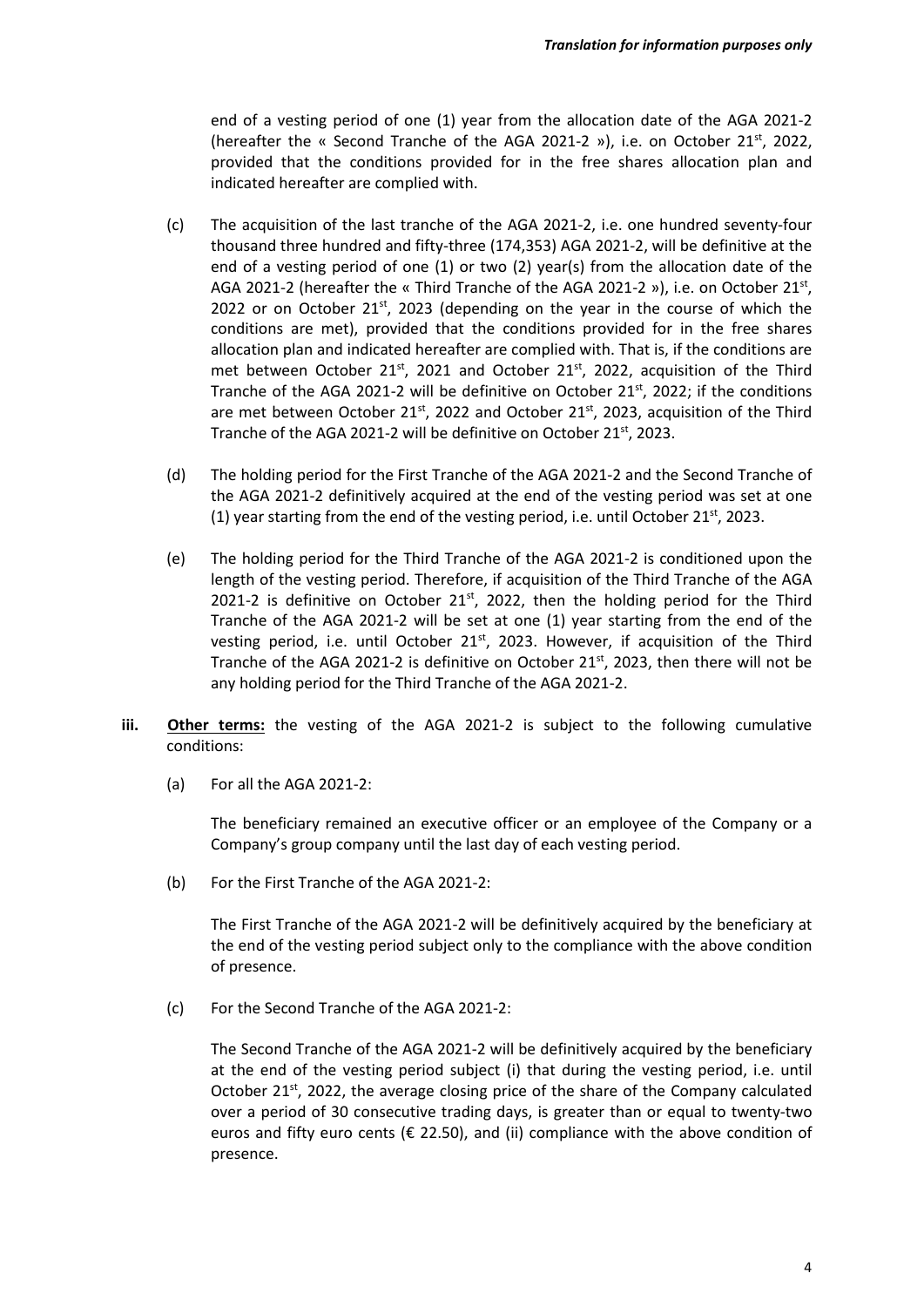(d) For the Third Tranche of the AGA 2021-2:

The Third Tranche of the AGA 2021-2 will be definitively acquired by the beneficiary at the end of the vesting period as mentioned above subject (i) that during the vesting period mentioned above, i.e. from October  $21^{st}$ , 2021 to October  $21^{st}$ , 2022 or to October 21 $<sup>st</sup>$ , 2023, the average closing price of the share of the Company calculated</sup> over a period of 30 consecutive trading days, is greater than or equal to thirty-three euros and seventy-five euro cents ( $\epsilon$  33.75), and (ii) compliance with the above condition of presence.

**iv.** Value: On October 21<sup>st</sup>, 2021, day of allocation of the free shares, the MEDIAN TECHNOLOGIES shares price was EUR 16.64 on Euronext Growth Paris market.

### **D) Board of Directors Meeting dated October 21st, 2021 (AGA 2021-3)**

On October 21<sup>st</sup>, 2021, the Board of Directors, after having recalled that given the Company wishes to implement a motivation and loyalty policy, it is the appropriate time to proceed to such allocation, proceeded to such allocation using the authorization conferred to it by the  $22<sup>nd</sup>$  resolution of the Shareholders' General Meeting dated June  $1<sup>st</sup>$ , 2021, and allocated 30,000 free shares (the "**AGA 2021-3**") pursuant to the main conditions below:

- **i. Total number of free shares:** 30,000 free shares to be issued.
- **ii. Length of the vesting and holding periods:** the vesting and holding periods were arranged as follows:
	- (a) The acquisition of the first tranche of the AGA 2021-3, i.e. fifteen thousand (15.000) AGA 2021-3, will be definitive at the end of a vesting period of two (2) years from the allocation date of the AGA 2021-3, i.e. on October 21 $^{st}$ , 2023, provided that the condition of presence provided for in the free shares allocation plan and indicated hereafter is complied with.
	- (b) The acquisition of the second tranche of the AGA 2021-3, i.e. seven thousand five hundred (7.500) AGA 2021-3, will be definitive at the end of a vesting period of three (3) years from the allocation date of the AGA 2021-3, i.e. on October 21 $st$ , 2024, provided that the condition of presence provided for in the free shares allocation plan and indicated hereafter is complied with.
	- (c) The acquisition of the third tranche of the AGA 2021-3, i.e. seven thousand five hundred (7.500) AGA 2021-3, will be definitive at the end of a vesting period of four (4) years from the allocation date of the AGA 2021-3, i.e. on October 21 $st$ , 2025, provided that the condition of presence provided for in the free shares allocation plan and indicated hereafter is complied with.
	- (d) There will not be any holding period for the AGA 2021-3.
- **iii. Other terms:** the vesting of the AGA 2021-3 is subject to the condition that the Beneficiary remained manager or employee of the Company or a Group company until the last day of each vesting period, subject to the provisions applicable in cases of death or disability.
- **iv.** Value: On October 21<sup>st</sup>, 2021, day of allocation of the free shares, the MEDIAN TECHNOLOGIES shares price was EUR 16.64 on Euronext Growth Paris market.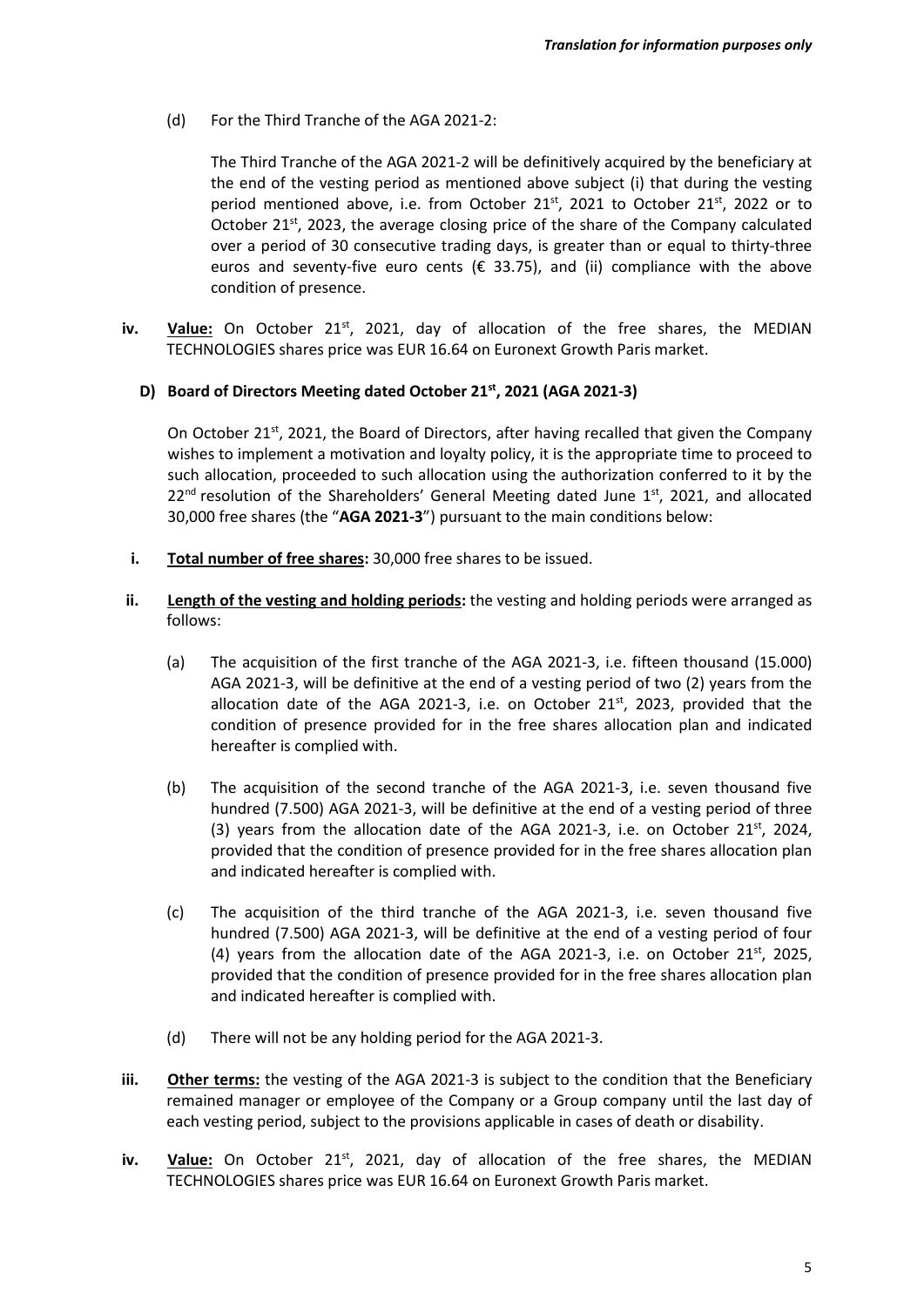### **II. ALLOCATIONS OF FREE SHARES TO CORPORATE OFFICERS**

The table below shows the number and value of free shares allocated to each to the Company's corporate officers:

| <b>BENEFICIARY</b> | AGA 2021-2 | <b>UNIT VALUE</b> |
|--------------------|------------|-------------------|
| Fredrik BRAG       | 542.000    | € 16.64           |
| <b>TOTAL</b>       | 542,000    |                   |

# **III. ALLOCATIONS OF FREE SHARES TO THE FIRST TEN NON-EXECUTIVE BENEFICIARY EMPLOYEES**

The table below shows the number and value of free shares allocated to each of the ten nonexecutive employees of the MEDIAN group who benefited the most from this year's allocations:

| <b>BENEFICIARIES</b>               | AGA 2021-1 | AGA 2021-3 | <b>UNIT VALUE</b> |
|------------------------------------|------------|------------|-------------------|
| <b>Thomas</b><br><b>BONNEFONT</b>  | 60,000     |            | € 16.64           |
| Jean-Christophe<br><b>MONTIGNY</b> | 60,000     |            | € 16.64           |
| <b>Cyril LAURENT</b>               |            | 30,000     | € 16.64           |
| Nicolas DANO                       | 30,000     |            | € 16.64           |
| Sophie CAMPAGNO                    | 25,000     |            | € 16.64           |
| Sébastien GROSSET                  | 10,000     |            | € 16.64           |
| Anne Sophie<br><b>AUROUX</b>       | 10,000     |            | € 16.64           |
| <b>Benoit HUET</b>                 | 10,000     |            | € 16.64           |
| <b>Jean OLIVIER</b>                | 10,000     |            | € 16.64           |
| <b>Jose Luis MACIAS</b>            | 5,000      |            | € 16.64           |
| <b>Christelle DUVERGER</b>         | 5,000      |            | € 16.64           |
| <b>Adeline BRASSEUR</b>            | 5,000      |            | € 16.64           |
| Benjamin CONAN                     | 5,000      |            | € 16.64           |
| Rémi RONCHAUD                      | 5,000      |            | € 16.64           |
| <b>Fabrice LAMY</b>                | 5,000      |            | € 16.64           |
| Harinaivo<br><b>RATSIMANOHATRA</b> | 5,000      |            | € 16.64           |
| Emmanuelle<br>LEYGUES              | 5,000      |            | € 16.64           |
| <b>Faisel JOBRANI</b>              | 5,000      |            | € 16.64           |
| <b>TOTAL</b>                       | 260,000    | 30,000     |                   |

### **IV. DEFINITIVE ACQUISITION OF FREE SHARES ALLOCATED**

On March 19, 2021, the Board of Directors acknowledged the definitive acquisition of 90,000 free shares by their beneficiaries (the "AGA 2020-1") of a par value of EUR 0.05 each, allocated by the Board of Directors on March 12, 2020 in accordance with the authorization granted by the Shareholders' General Meeting dated June 26, 2019.